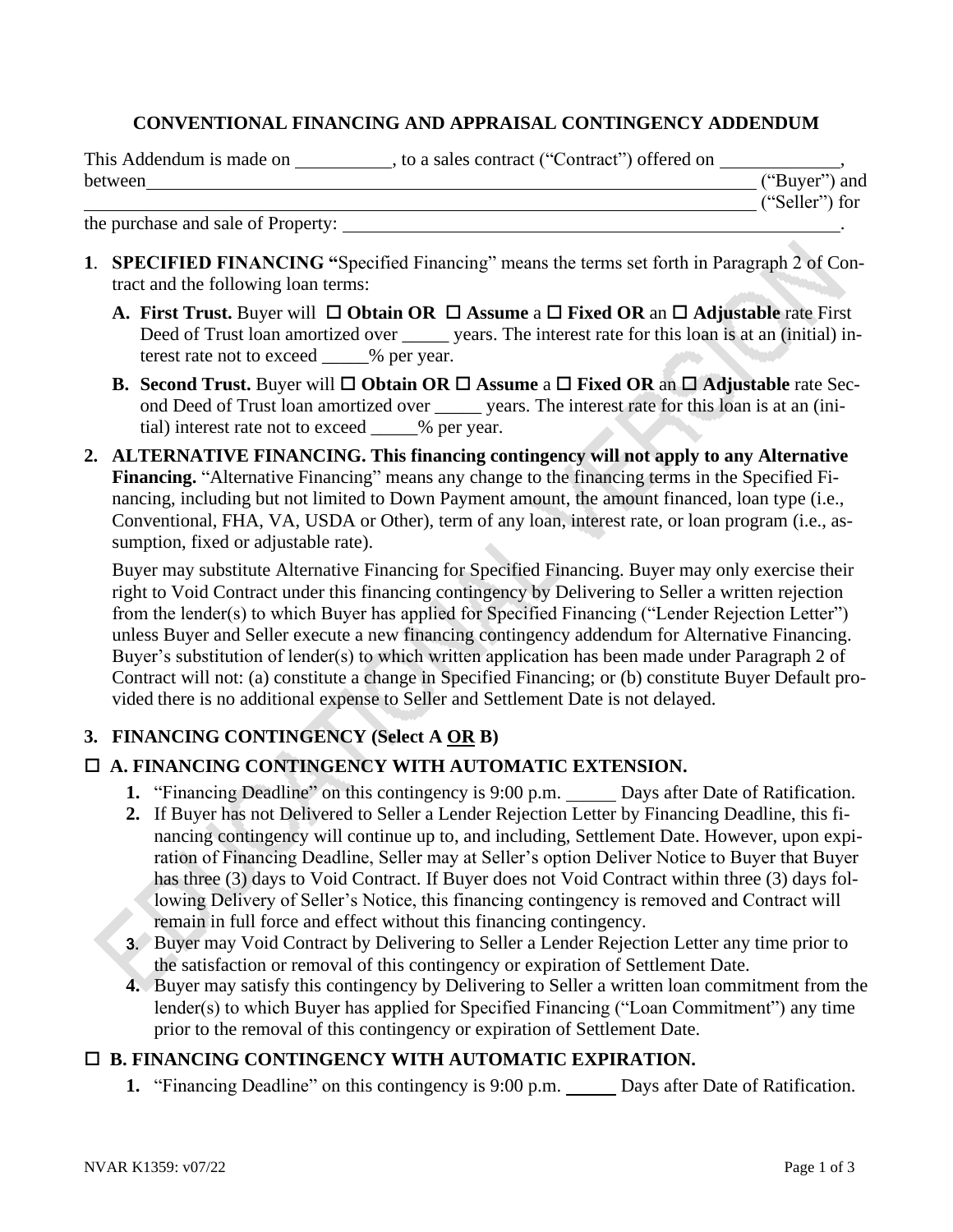- **2.** Buyer may Void Contract by Delivering to Seller a Lender Rejection Letter by Financing Deadline, at which time this contingency will expire.
- **3.** Buyer may satisfy this contingency by Delivering to Seller a Loan Commitment any time prior to Financing Deadline.
- **4. APPRAISAL CONTINGENCY.** Contract  $\Box$  is OR  $\Box$  is not contingent on Appraisal. If contingent, Buyer may satisfy this Contingency, negotiate Sales Price or Void Contract by 9:00 p.m. Days following Date of Ratification ("Appraisal Deadline") by Delivering Notice to Seller as follows ("Appraisal Contingency Notice"):
	- **A.** Appraisal is equal to or greater than Sales Price and this contingency is satisfied and removed. The parties will proceed to Settlement at Sales Price; **OR**
	- **B.** Buyer elects to proceed with consummation of Contract without regard to Appraisal and this contingency is removed. The parties will proceed to Settlement at Sales Price; **OR**
	- **C.** Appraisal is equal to or greater than Sales Price, but Buyer elects not to proceed with consummation of Contract because Property either (i) does not satisfy the lender(s) requirements, (ii) the Appraisal does not allow for the Specified Financing, and/or (iii) Property is inadequate collateral. Buyer may Void Contract under this subparagraph by Delivering to Seller Appraisal Contingency Notice accompanied by a written denial of the financing showing evidence of the lender(s)'s decision concerning Property. Buyer's Appraisal Contingency Notice will include a copy of the written statement setting forth the appraised value of Property ("Written Statement"); **OR**
	- **D.** Appraisal is less than Sales Price and Buyer elects not to proceed with consummation of Contract unless Seller elects to lower Sales Price. Buyer's Appraisal Contingency Notice will include a copy of the Written Statement and Buyer's proposed sales price, which will not be lower than the appraised value.

**Negotiation Period.** In the event of this sub-Paragraph 4(D), the parties will have until 9:00 p.m. days ("Negotiation Period") after Buyer's Delivery of Appraisal Contingency Notice to negotiate a mutually acceptable new Sales Price.

At any time during Negotiation Period, Buyer or Seller may make, modify, rescind, or alter as many offers and counter-offers as desired to reach mutually acceptable terms. Buyer and Seller may agree on terms by signing a written addendum describing the agreed upon new Sales Price within Negotiation Period. Otherwise, all offers and/or counteroffers terminate.

**Buyer's Election Period.** If, at the end of Negotiation Period, the parties are unable to reach an agreement, Buyer will have the option to Void Contract by Delivering Notice to Seller by 9:00 p.m. days following the end of Negotiation Period, otherwise this appraisal contingency will be removed, and Contract will remain in full force and effect at the original Sales Price.

If Buyer has not Delivered Appraisal Contingency Notice by Appraisal Deadline, this appraisal contingency will continue up to, and including, Settlement Date. However, upon expiration of Appraisal Deadline, Seller may at Seller's option Deliver Notice to Buyer that Buyer has three (3) days to Void Contract. If Buyer does not Void Contract within three (3) days following Delivery of Seller's Notice, this appraisal contingency is removed, and Contract will remain in full force and effect without this appraisal contingency.